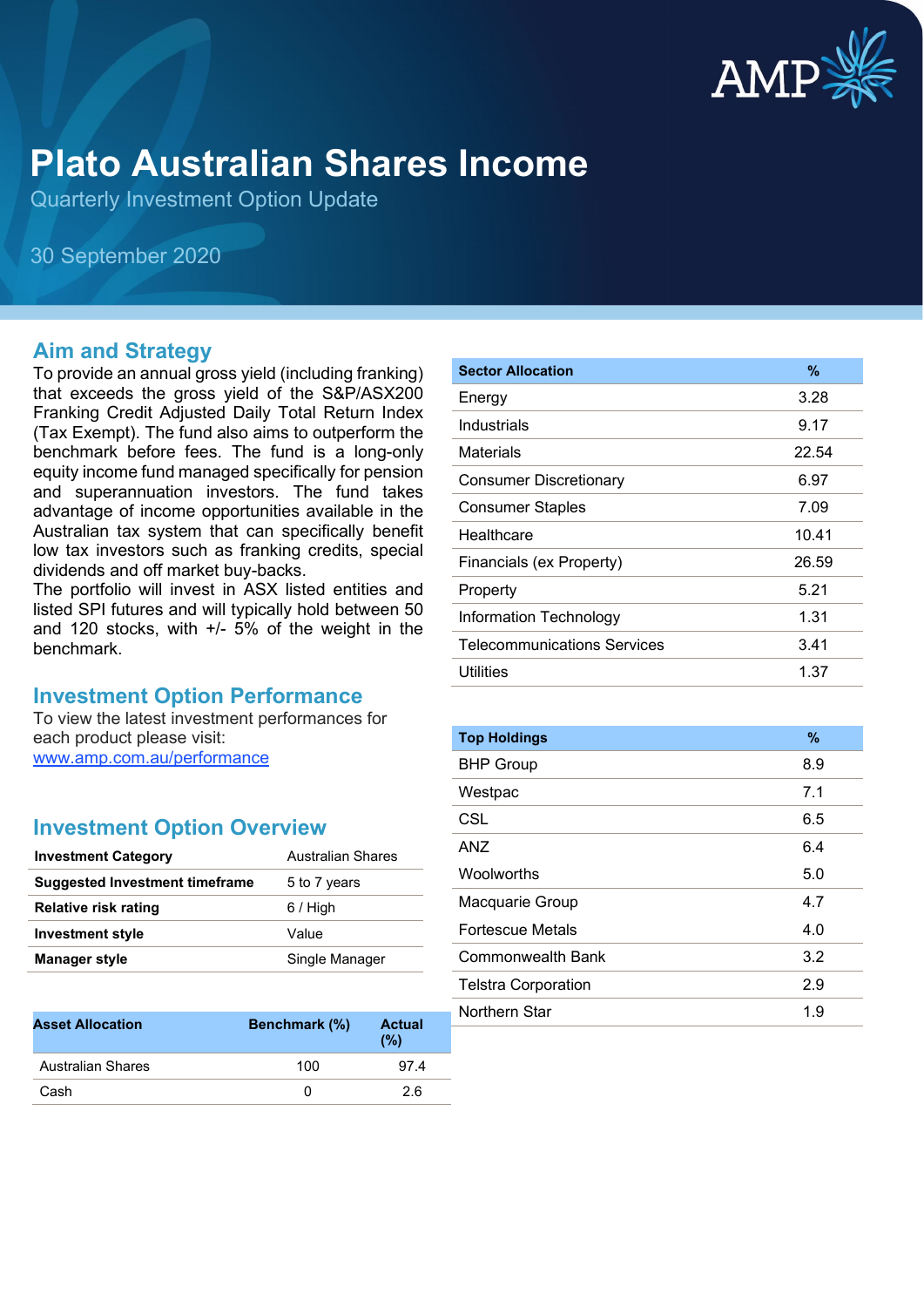## **Portfolio Summary**

- The Australian market was flat in the September quarter with September erasing the gains of July and August. Central banks and governments around the world continued to pump liquidity and stimulus into financial markets and the broader economy which was positive for markets. However, this was offset later in the quarter by a second wave of Covid-19 cases occurring in Europe and the United States which slowed the recovery in economic activity.
- The Fund remains actively positioned to deliver superior income / franking whilst also being able to allocate to companies who are providing solid capital returns.

#### **Investment Option Commentary**

Plato's proprietary long-term factors were neutral in Q3 despite there being significant swings from value to momentum over the quarter. Their run-up model was positive during the quarter resulting in net positive alpha. In total, their Income Strategies outperformed the benchmark by 0.6% after tax during the quarter.

In terms of sector performance, they gained alpha in the Financials and Consumer Discretionary sectors but lost relative performance in the Information Technology sector.

Overweight positions in Rio Tinto, JB Hi-fi and Charter Hall as well as underweight positions in A2 Milk and Insurance Australia Group aided relative returns. In contrast, their overweight positions in Telstra and Aurizon as well as underweights in Afterpay Touch and James Hardie detracted from relative fund performance. The strategy has added 1.19% more franking credits than the S&P/ASX 200 Index over the last 12mths and 1.20% p.a. more franking credits since inception.

#### **Market Commentary**

The Australian market was flat in the September quarter with September erasing the gains of July and August. Central banks and governments around the world continued to pump liquidity and stimulus into financial markets and the broader economy which was positive for markets. However, this was offset later in the quarter by a second wave of Covid-19 cases occurring in Europe and the United States which slowed the recovery in economic activity. The Victorian second wave was brought under control through severe lockdown measures which significantly slowed economic activity in Victoria but this did not appear to have stopped the recovery across the rest of Australia. The best performing industries during the quarter were Information Technology, Consumer Discretionary and Property Trusts in contrast to the underperformance of Energy, Utilities and Telecoms.

### **Outlook**

The strategy remains actively positioned to deliver superior income / franking whilst also being able to allocate to companies who are providing solid capital returns